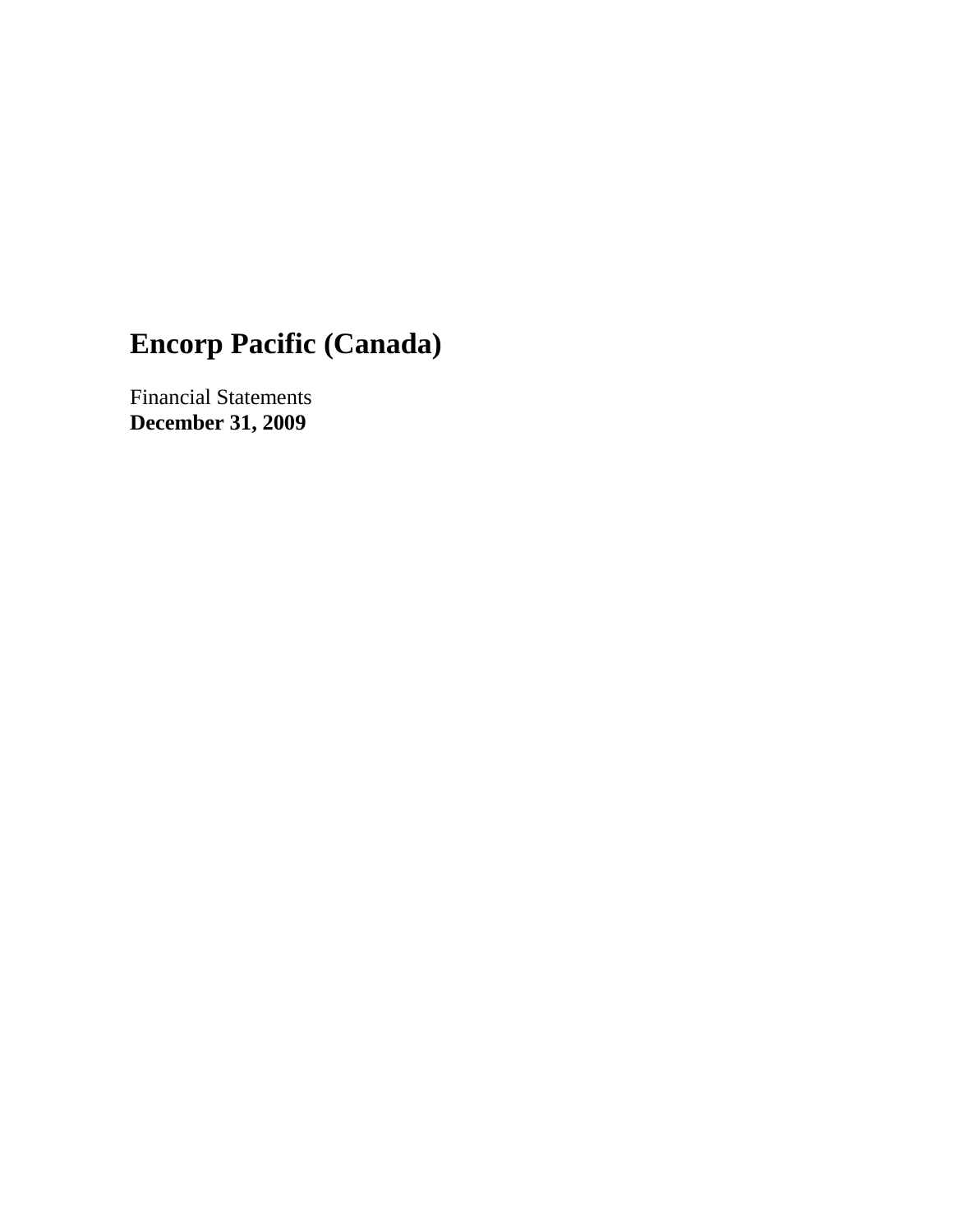April 21, 2010

#### **Auditors' Report**

#### **To the Members of Encorp Pacific (Canada)**

We have audited the statement of financial position of **Encorp Pacific (Canada)** as at December 31, 2009 and the statements of operations, changes in net assets and cash flows for the year then ended. These financial statements are the responsibility of the Corporation's management. Our responsibility is to express an opinion on these financial statements based on our audit.

We conducted our audit in accordance with Canadian generally accepted auditing standards. Those standards require that we plan and perform an audit to obtain reasonable assurance whether the financial statements are free of material misstatement. An audit includes examining, on a test basis, evidence supporting the amounts and disclosures in the financial statements. An audit also includes assessing the accounting principles used and significant estimates made by management, as well as evaluating the overall financial statement presentation.

In our opinion, these financial statements present fairly, in all material respects, the financial position of the Corporation as at December 31, 2009 and the results of its operations and its cash flows for the year then ended in accordance with Canadian generally accepted accounting principles.

**Chartered Accountants**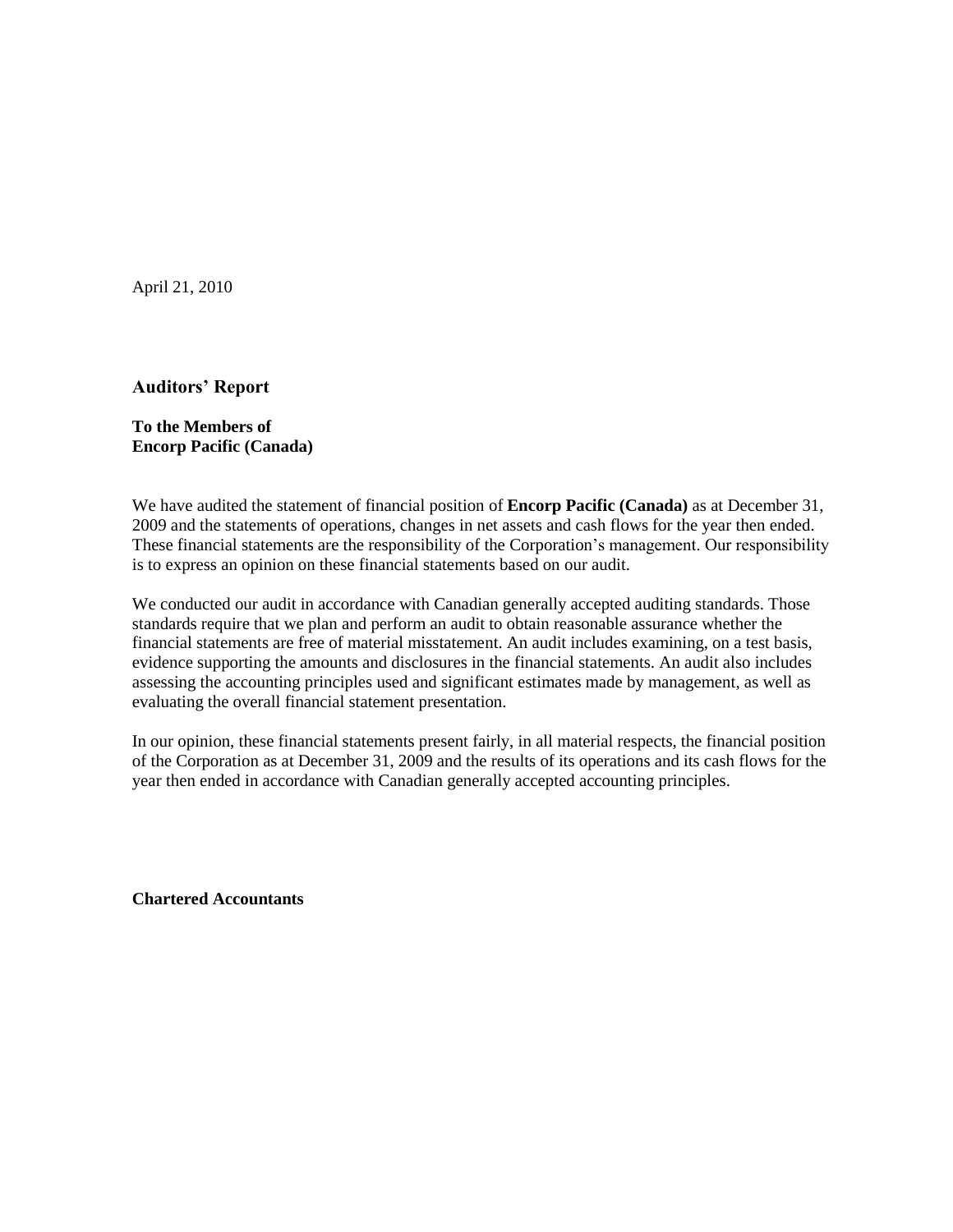**As at December 31, 2009**

|                                                                                                                                                          | 2009<br>\$                       | 2008<br>\$                       |
|----------------------------------------------------------------------------------------------------------------------------------------------------------|----------------------------------|----------------------------------|
| <b>Assets</b>                                                                                                                                            |                                  |                                  |
| <b>Current assets</b><br>Cash and cash equivalents<br>Accounts receivable<br>Prepaid expenses and deposit                                                | 8,045,307<br>4,808,032<br>23,262 | 9,483,151<br>4,618,570<br>21,886 |
|                                                                                                                                                          | 12,876,601                       | 14,123,607                       |
| <b>Capital assets</b> (note 4)                                                                                                                           | 977,786                          | 687,985                          |
|                                                                                                                                                          | 13,854,387                       | 14,811,592                       |
| <b>Liabilities</b>                                                                                                                                       |                                  |                                  |
| <b>Current liabilities</b><br>Accounts payable and accrued liabilities<br>Deferred revenue<br>Current portion of obligation under capital lease (note 6) | 7,586,260<br>7,530,223<br>77,031 | 6,632,325<br>6,390,314<br>22,749 |
|                                                                                                                                                          | 15,193,514                       | 13,045,388                       |
| <b>Obligation under capital lease</b> (note 6)                                                                                                           | 118,860                          |                                  |
|                                                                                                                                                          | 15,312,374                       | 13,045,388                       |
| <b>Net assets</b>                                                                                                                                        |                                  |                                  |
| <b>Internally restricted reserve</b> (note 5)                                                                                                            | 4,277,304                        | 5,722,018                        |
| <b>Unrestricted</b> (note 5)                                                                                                                             | (5,735,291)                      | (3,955,814)                      |
|                                                                                                                                                          | (1,457,987)                      | 1,766,204                        |
|                                                                                                                                                          | 13,854,387                       | 14,811,592                       |

## **Commitments** (note 7)

## **Approved by the Board of Directors**

NWorg \_\_\_\_\_\_\_\_\_\_\_\_\_\_\_\_\_\_\_\_\_\_\_\_\_\_\_\_\_\_\_\_\_\_\_ Director \_\_\_\_\_\_\_\_\_\_\_\_\_\_\_\_\_\_\_\_\_\_\_\_\_\_\_\_\_\_\_\_\_\_\_ Director

Hora

See accompanying notes to financial statements.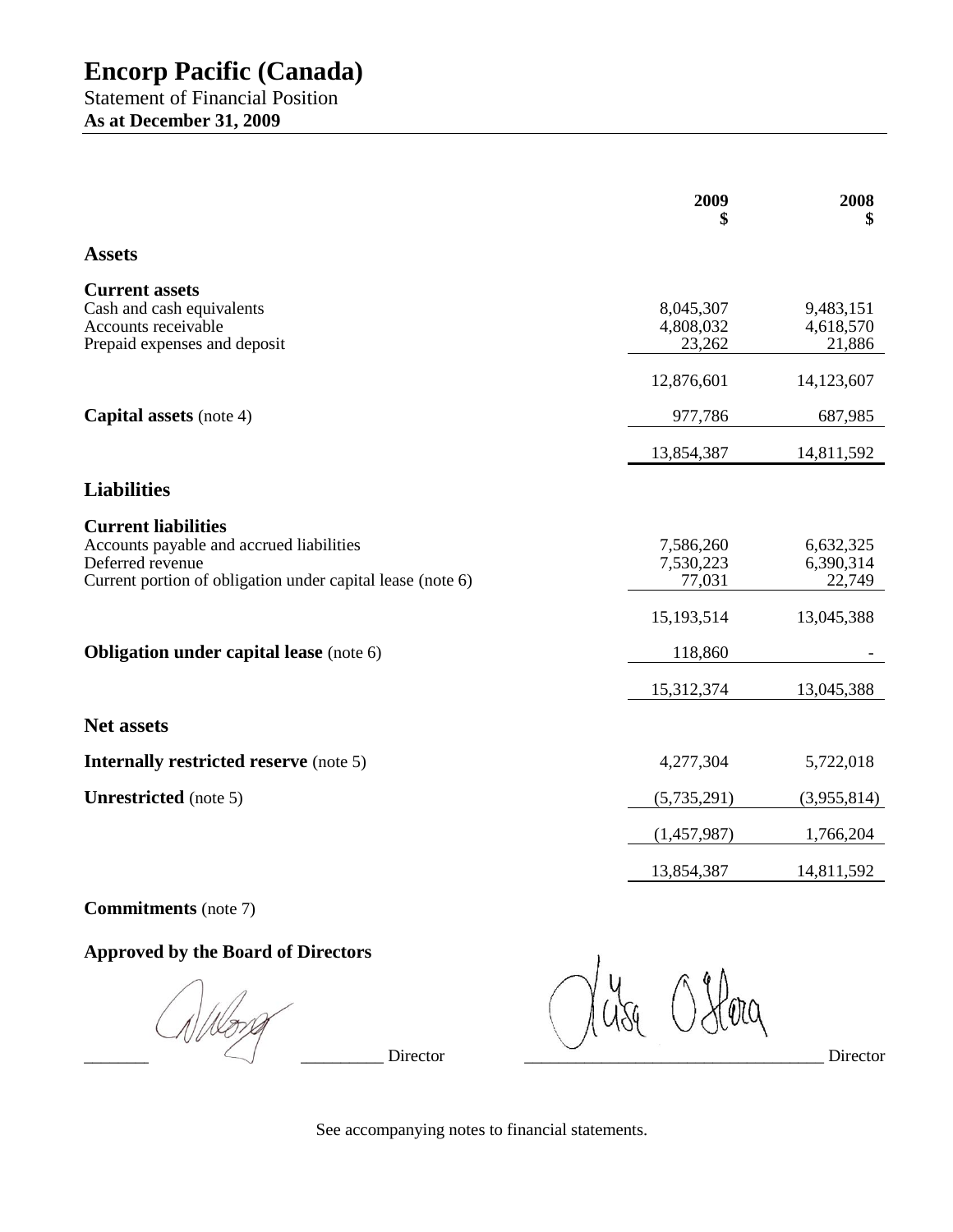## **Encorp Pacific (Canada)**

Statement of Changes in Net Assets **For the year ended December 31, 2009**

|                                                         |                                                  |                           | 2009               | 2008         |
|---------------------------------------------------------|--------------------------------------------------|---------------------------|--------------------|--------------|
|                                                         | <b>Internally</b><br>restricted<br>reserve<br>\$ | <b>Unrestricted</b><br>\$ | <b>Total</b><br>\$ | <b>Total</b> |
| <b>Balance - Beginning of year</b>                      | 5,722,018                                        | (3,955,814)               | 1,766,204          | 4,604,337    |
| Deficiency of revenue<br>over expenses                  |                                                  | (3,224,191)               | (3,224,191)        | (2,838,133)  |
| Transfer from internally restricted<br>reserve (note 5) | (1,444,714)                                      | 1,444,714                 |                    |              |
| <b>Balance - End of year</b>                            | 4,277,304                                        | (5,735,291)               | (1,457,987)        | 1,766,204    |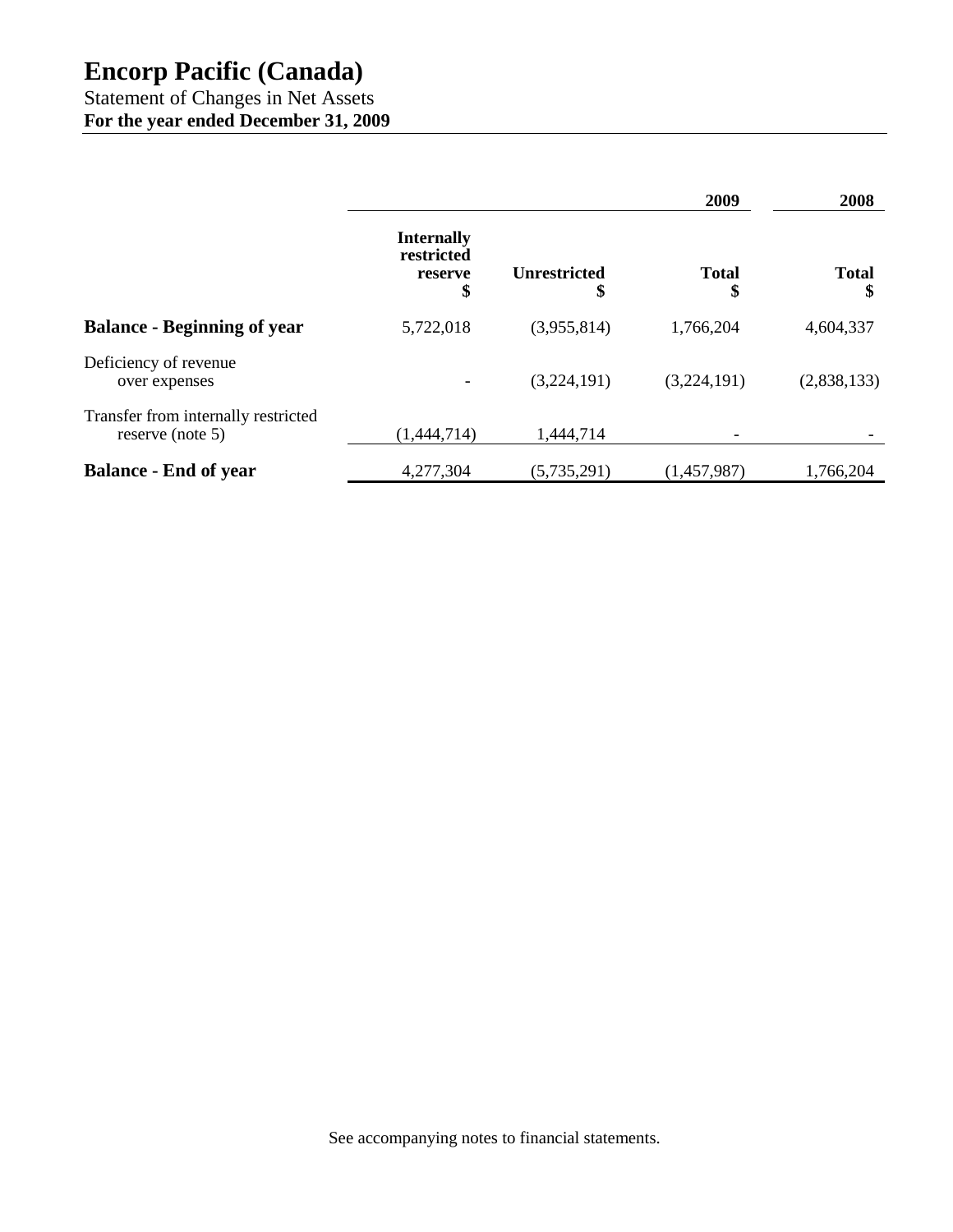|                                     | 2009<br>\$   | 2008<br>\$   |
|-------------------------------------|--------------|--------------|
| <b>Revenue</b>                      |              |              |
| Deposits on containers              | 93,579,879   | 94,869,078   |
| Deposit refunds                     | (76,680,933) | (75,325,602) |
|                                     | 16,898,946   | 19,543,476   |
| Container recycling fees            | 45,986,753   | 32,486,866   |
| Contract fees                       | 8,983,465    | 6,232,418    |
| Sale of recyclable materials        | 10,590,443   | 16,377,520   |
| Other                               | 139,291      | 1,951,280    |
|                                     | 82,598,898   | 76,591,560   |
| <b>Direct operations expenses</b>   |              |              |
| Handling fees                       | 50,594,354   | 47,724,788   |
| Depot operations                    | 235,445      | 377,831      |
| Transportation and processing fees  | 25,883,240   | 24,407,832   |
|                                     | 76,713,039   | 72,510,451   |
| Other expenses (income)             |              |              |
| General and administrative          | 3,798,585    | 4,174,314    |
| Consumer awareness                  | 4,398,786    | 3,398,192    |
| Amortization                        | 538,761      | 375,784      |
| Foreign exchange loss (gain)        | 373,918      | (1,029,048)  |
|                                     | 9,110,050    | 6,919,242    |
| Deficiency of revenue over expenses | (3,224,191)  | (2,838,133)  |

See accompanying notes to financial statements.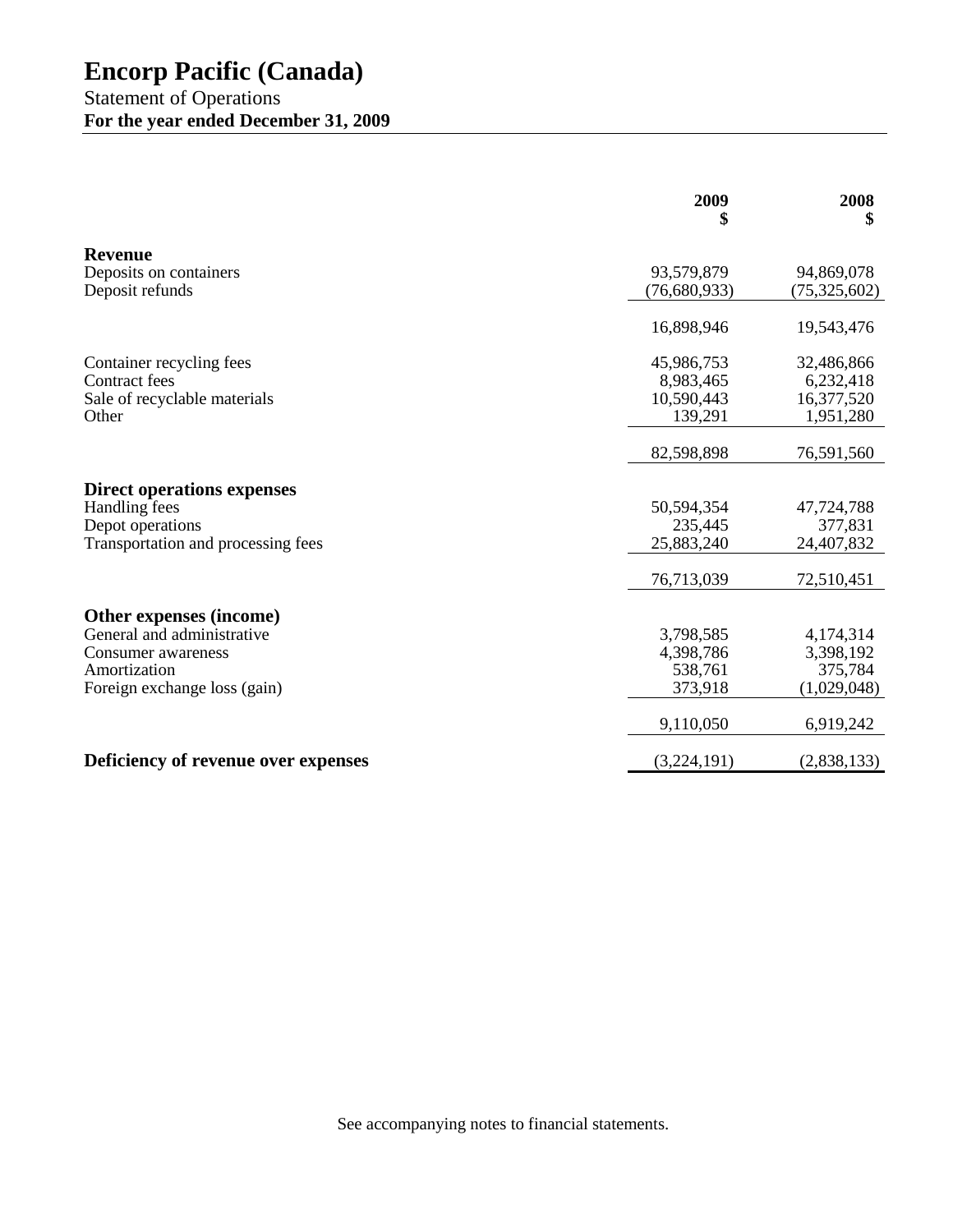## **Encorp Pacific (Canada)**

## Statement of Cash Flows **For the year ended December 31, 2009**

|                                                                                            | 2009<br>\$  | 2008<br>\$  |
|--------------------------------------------------------------------------------------------|-------------|-------------|
| <b>Cash flows from operating activities</b>                                                |             |             |
| Deficiency of revenue over expenses                                                        | (3,224,191) | (2,838,133) |
| Item not affecting cash - amortization                                                     | 538,761     | 375,784     |
|                                                                                            | (2,685,430) | (2,462,349) |
| Changes in non-cash operating working capital                                              |             |             |
| Accounts receivable                                                                        | (189, 462)  | 3,082,854   |
| Prepaid expenses and deposit                                                               | (1,377)     | 24,068      |
| Accounts payable and accrued liabilities                                                   | 953,935     | 819,297     |
| Deferred revenue                                                                           | 1,139,909   | (759,211)   |
|                                                                                            | (782, 425)  | 704,659     |
| <b>Cash flows from investing activities</b><br>Purchase of capital assets                  | (594, 853)  | (426, 471)  |
| <b>Cash flows from financing activities</b><br>Repayment of obligation under capital lease | (60, 566)   | (90, 686)   |
| (Decrease) increase in cash and cash equivalents                                           | (1,437,844) | 187,502     |
| Cash and cash equivalents - Beginning of year                                              | 9,483,151   | 9,295,649   |
| Cash and cash equivalents - End of year                                                    | 8,045,307   | 9,483,151   |
| <b>Non-cash items</b><br>Capital assets acquired under capital lease                       | 233,709     |             |

See accompanying notes to financial statements.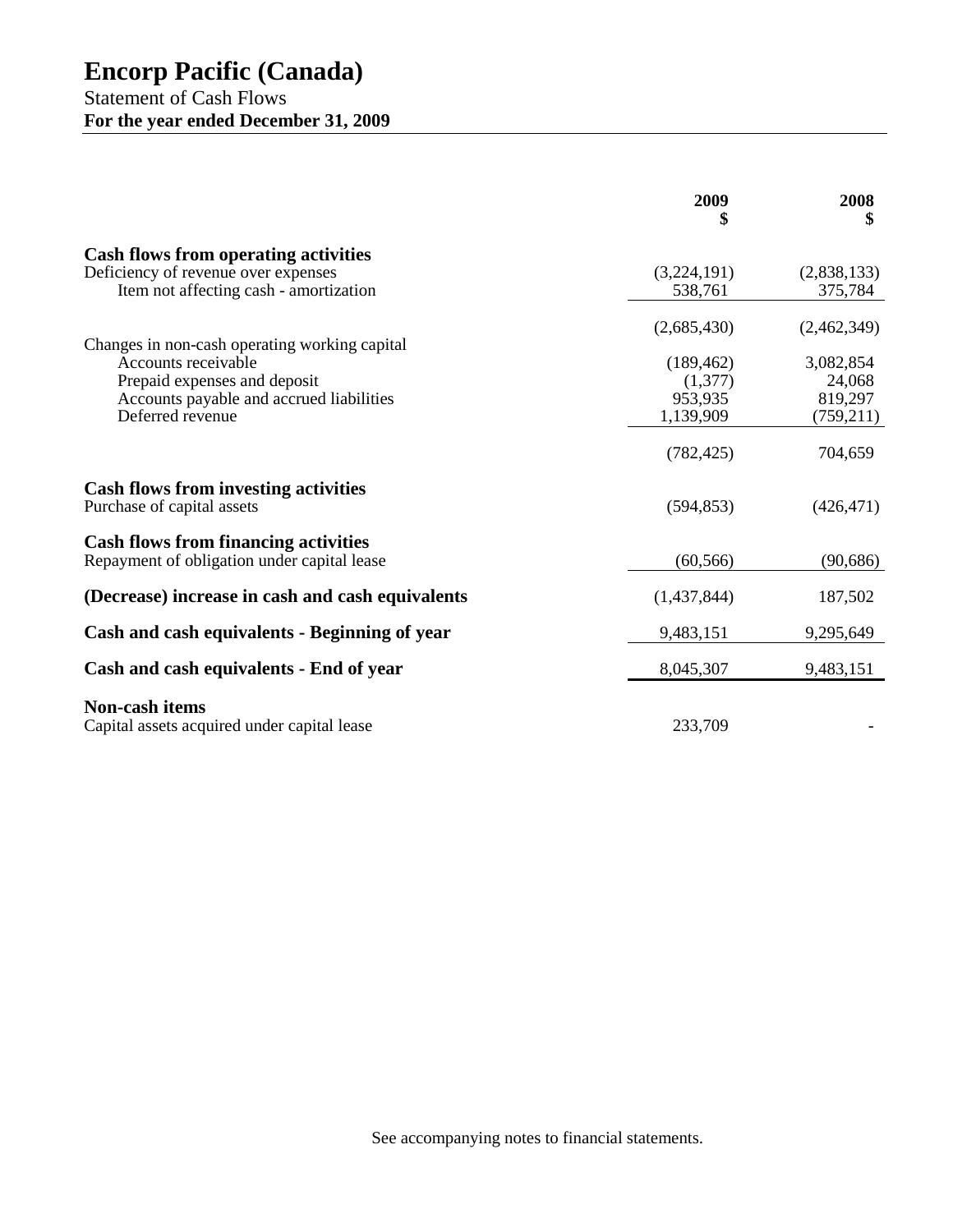#### **1 Operations**

Encorp Pacific (Canada) (the "Corporation") was incorporated without share capital pursuant to Part II of the Canada Corporations Act on October 1, 1998. The Corporation is exempt from income taxes and carries on its operations without monetary gain to its members.

The Corporation has been appointed by participating brand owners to carry out its duties pursuant to the terms of the Recycling Regulation of the Environmental Management Act of British Columbia.

Under this appointment, the Corporation acts to develop a Stewardship Plan in the form prescribed by the Recycling Regulation for the collection and management of containers for and on behalf of the brand owners in an efficient, cost-effective, and socially and environmentally responsible manner. The appointment also allows the Corporation to establish charges for its services as required to generate fees sufficient to meet its current and future financial requirements, including deposit refunds and operating costs.

The objectives of the Corporation are to promote and facilitate the recycling of used beverage containers in British Columbia through education, public awareness and management of the Recycling Regulation. Although an excess or deficiency of revenue over expenses may occur on an annual basis, the Corporation's long-term goal is to operate on a cost recovery basis.

Under contract, the Corporation also provides material handling with respect to recycling of dairy containers and certain consumer electronics.

### **2 Significant accounting policies**

These financial statements have been prepared in accordance with Canadian generally accepted accounting principles, incorporating the following significant accounting policies:

#### **Cash and cash equivalents**

Cash and cash equivalents include cash and short-term investments with a maturity date of three months or less from the date of acquisition.

#### **Revenue**

Deposits on containers and container recycling fees are received from brand owners on each container sold in the province of BC. The Corporation records revenue from deposits on containers net of deposit refunds, and container recycling fees as services are provided in relation to its obligations under the Stewardship Plan.

Recyclable materials revenue is recorded when the containers are shipped to recyclers.

Contract fees are recorded when the services are provided.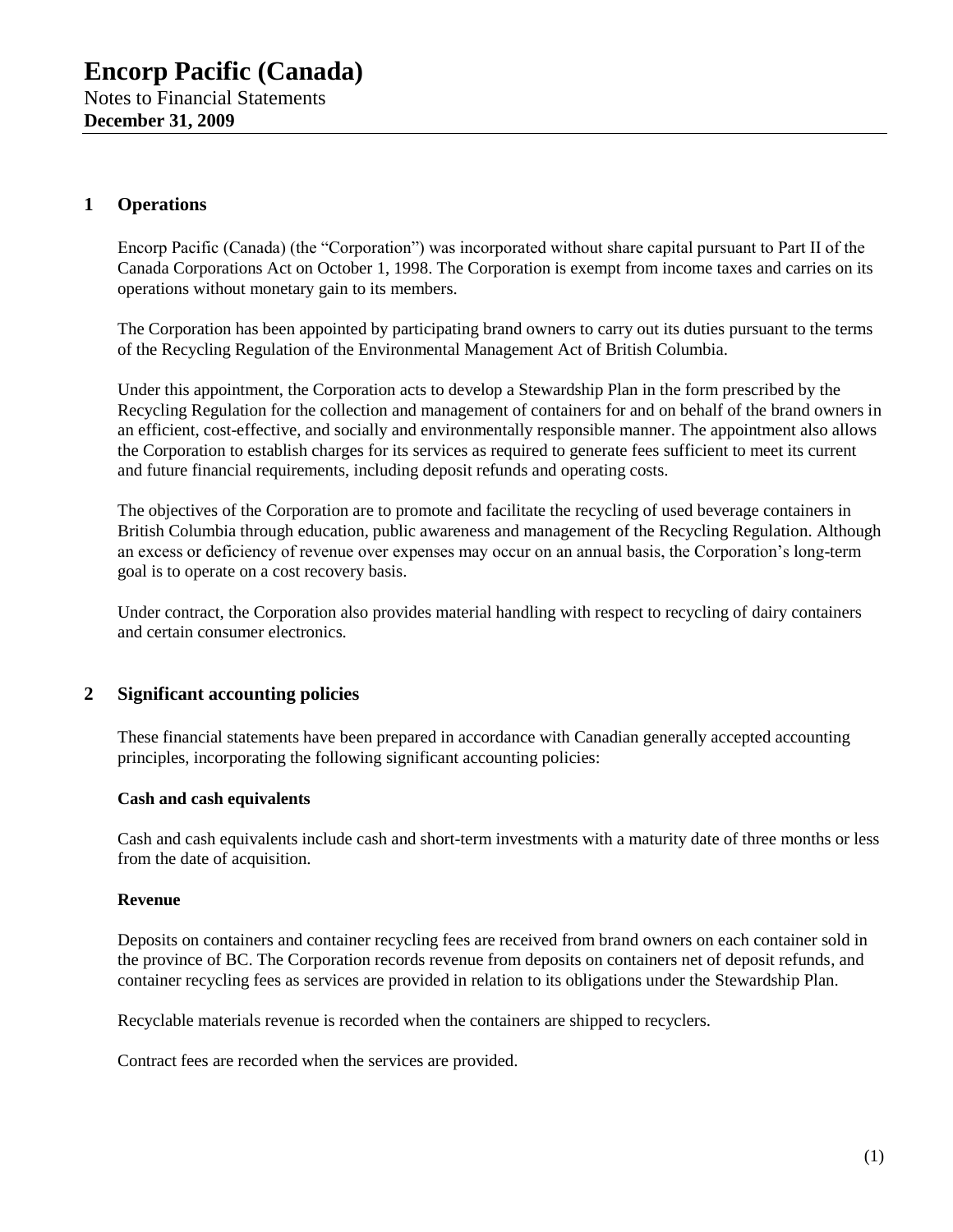#### **Deferred revenue**

The Corporation defers revenue related to deposits and container recycling fees received prior to year-end for which the related deposit refunds, handling fees and transportation and processing fees will be paid for container returns subsequent to year-end. The amount deferred is estimated based on the industry average rate of recovery. The determination of such a deferral is subject to estimates that reflect management's determination of the most probable set of economic conditions, including the estimated turnaround time for consumers returning used beverage containers for refunds. The turnaround time is estimated to be 7.5 weeks.

#### **Direct operations expenses and other expenses**

Handling fees to depots and transportation and processing fees are recorded on the date the containers are collected by transporters. Other expenses are recorded as they are incurred.

#### **Foreign currency translation**

Monetary assets and liabilities denominated in foreign currencies are translated into Canadian dollars at the exchange rate prevailing at the balance sheet date. Exchange differences are included in income as they arise. Revenues and expenses denominated in foreign currencies are translated at the exchange rate prevailing at the transaction date.

#### **Capital assets**

The Corporation records capital assets at cost less accumulated amortization. Amortization is calculated as follows:

| Office equipment       | 5 years straight-line     |
|------------------------|---------------------------|
| Computer hardware      | 3 years straight-line     |
| Computer software      | 3 years straight-line     |
| Leasehold improvements | 3 - 5 years straight-line |

#### **Use of estimates**

A precise determination of many assets and liabilities is dependent upon future events, and therefore, the preparation of financial statements requires management to make estimates and assumptions. These estimates affect the reported amounts of assets and liabilities and the disclosure of contingent assets and liabilities at the date of the financial statements and the reported amounts of revenue and expenses during the reporting period. Actual results could differ from those estimates. Areas requiring significant estimates include deferral of container deposits and container recycling fees received prior to the year-end for which the related deposit refunds, handling fees and transportation and processing fees will be paid subsequent to the year-end.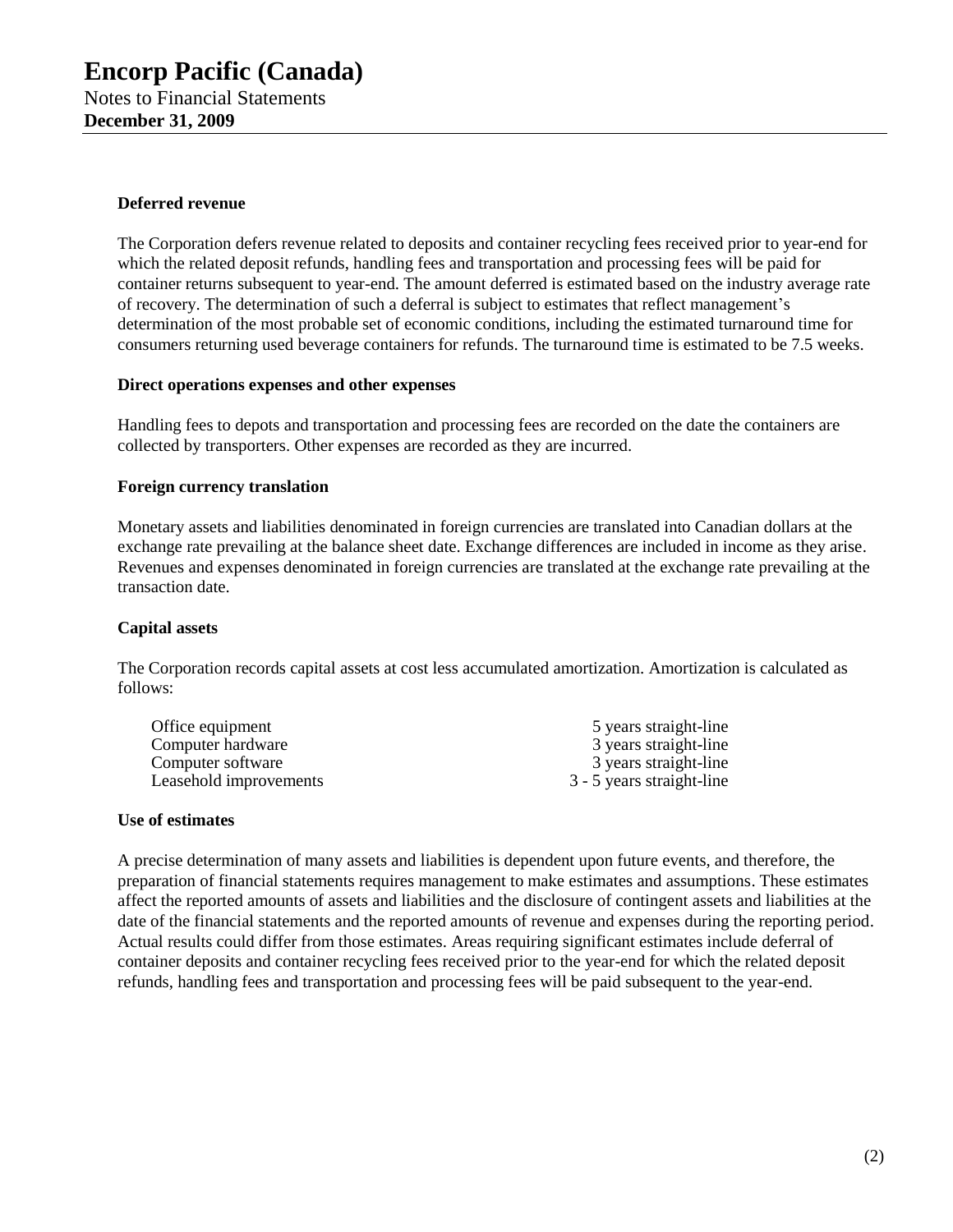#### **Financial instruments**

The Corporation applies the Canadian Institute of Chartered Accountants ("CICA") Handbook Section 3855, *Financial Instruments - Recognition and Measurement*; Section 3861, *Financial Instruments - Disclosure and Presentation*; and Section 3865, *Hedges*. These sections provide comprehensive requirements for the recognition and measurement of financial instruments.

Under these standards, all financial assets and liabilities are classified into one of the following five categories: held-for-trading, held-to-maturity, loans and receivables, available-for-sale financial assets or other financial liabilities. All financial instruments are included on the statement of financial position and initially measured at fair market value. Subsequent measurement and recognition of changes in fair value of financial instruments depends on their initial classification. Held-for-trading financial investments are measured at fair value and all gains and losses are included in net income in the period in which they arise. Available-for-sale financial instruments are measured at fair value with revaluation gains and losses included in net assets. Loans and receivables, held-to-maturity financial investments and other financial liabilities are measured at amortized cost using the effective interest rate method.

The Corporation has classified its cash and cash equivalents and accounts receivable as loans and receivables. Accounts payable and accrued liabilities and obligation under capital lease are classified as other financial liabilities.

#### **3 Change in accounting policies**

#### *Not-for-Profit Organizations*

Effective January 1, 2009, the Corporation adopted retrospectively the changes to the recommendations in CICA Handbook Section 4400, *Financial Statement Presentation by Not-for-Profit Organizations*, which includes the option to eliminate the requirement to separately disclose the amount of net assets invested in property and equipment. The Corporation has therefore eliminated from the financial statements details about the amount of net assets invested in capital assets and the calculation of this amount. As a result, the Corporation has reclassified \$781,895 (2008 - \$665,236) from net assets invested in capital assets to unrestricted net assets.

In connection with the above changes to CICA Handbook Section 4400, the Corporation has also retrospectively adopted the requirement to recognize and present revenues and expenses at their gross amounts when an organization is acting as a principal in transactions. As a result, sale of recyclable materials revenue previously presented net of related transportation fees totalling \$435,113 (2008 - \$543,008) has now been presented on a gross basis.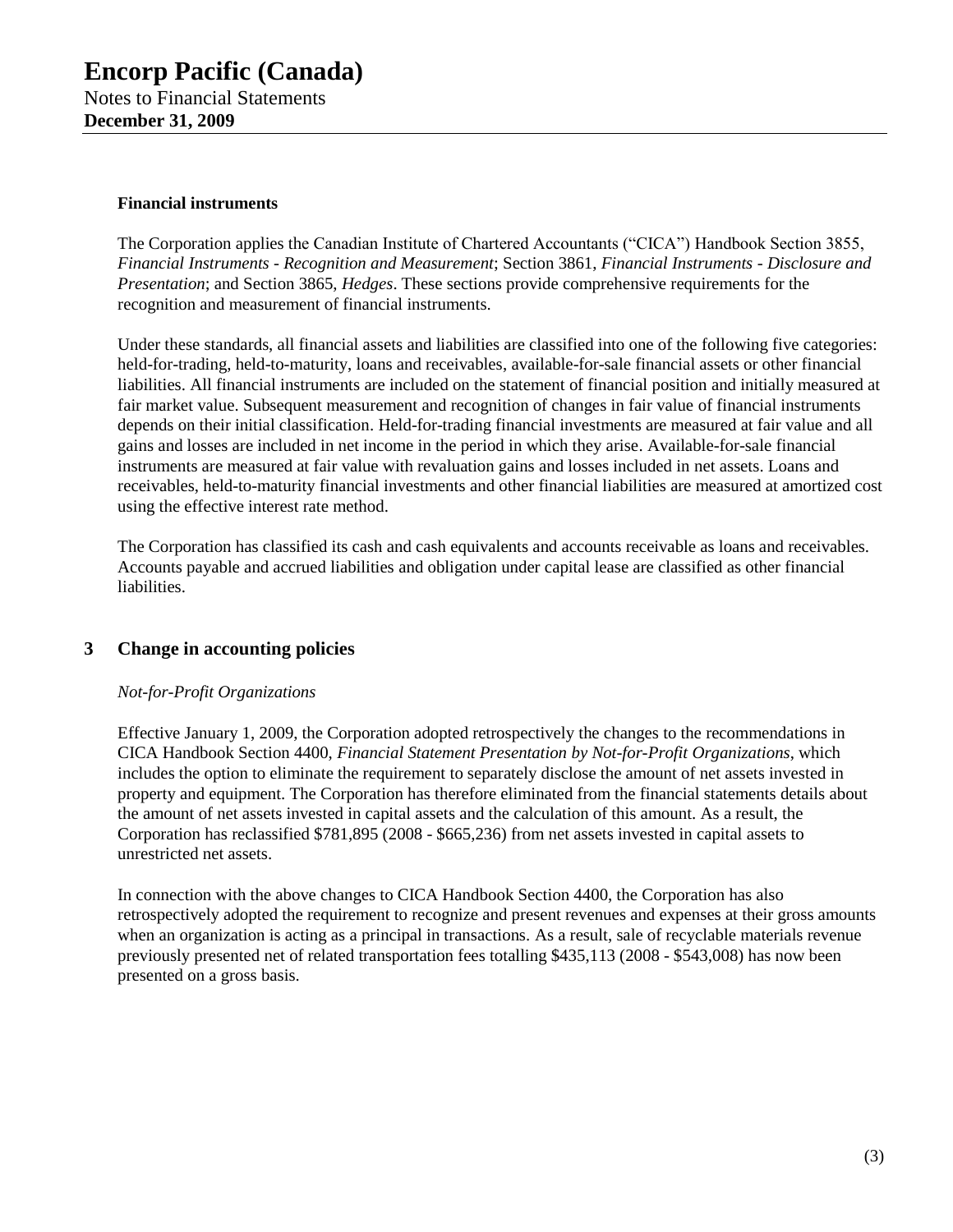#### **4 Capital assets**

|                        |                   |                                         | 2009       | 2008             |
|------------------------|-------------------|-----------------------------------------|------------|------------------|
|                        | <b>Cost</b><br>\$ | <b>Accumulated</b><br>amortization<br>Φ | <b>Net</b> | <b>Net</b><br>\$ |
| Office equipment       | 397,754           | 283,821                                 | 113,933    | 123,931          |
| Computer hardware      | 1,555,224         | 1,014,683                               | 540,541    | 427,589          |
| Computer software      | 524,047           | 207,881                                 | 316,166    | 106,092          |
| Leasehold improvements | 122,266           | 115,120                                 | 7,146      | 30,373           |
|                        | 2,599,291         | 1,621,505                               | 977,786    | 687,985          |

Included in capital assets are assets under capital lease with a cost of \$233,709 (2008 - \$366,234) and accumulated amortization of \$71,246 (2008 - \$342,256).

|                                                  | 2009                  | 2008                |
|--------------------------------------------------|-----------------------|---------------------|
| Capital assets<br>Obligation under capital lease | 977,786<br>(195, 891) | 687,985<br>(22,749) |
|                                                  | 781,895               | 665,236             |

#### **5 Internally restricted reserve and unrestricted balance**

The Board of Directors has established an internally restricted reserve in recognition of the principle that the costs of recycling each container type are to be borne independent of other container types. The objective of the reserve is to defer the implementation of the container recycling fee on container types for which the current unredeemed deposits exceed the net costs of recycling. The reserve level is reviewed annually. The reserve may also be used to develop and implement strategies to improve recovery rates of these specific containers. As a result of the annual review, an amount of \$1,444,714 (2008 - \$61,502) was transferred from the reserve during the current year.

With respect to the unrestricted balance that is currently in a deficit, it is management's intention to recover this deficit through the increase of container recycling fees on these container types in future years.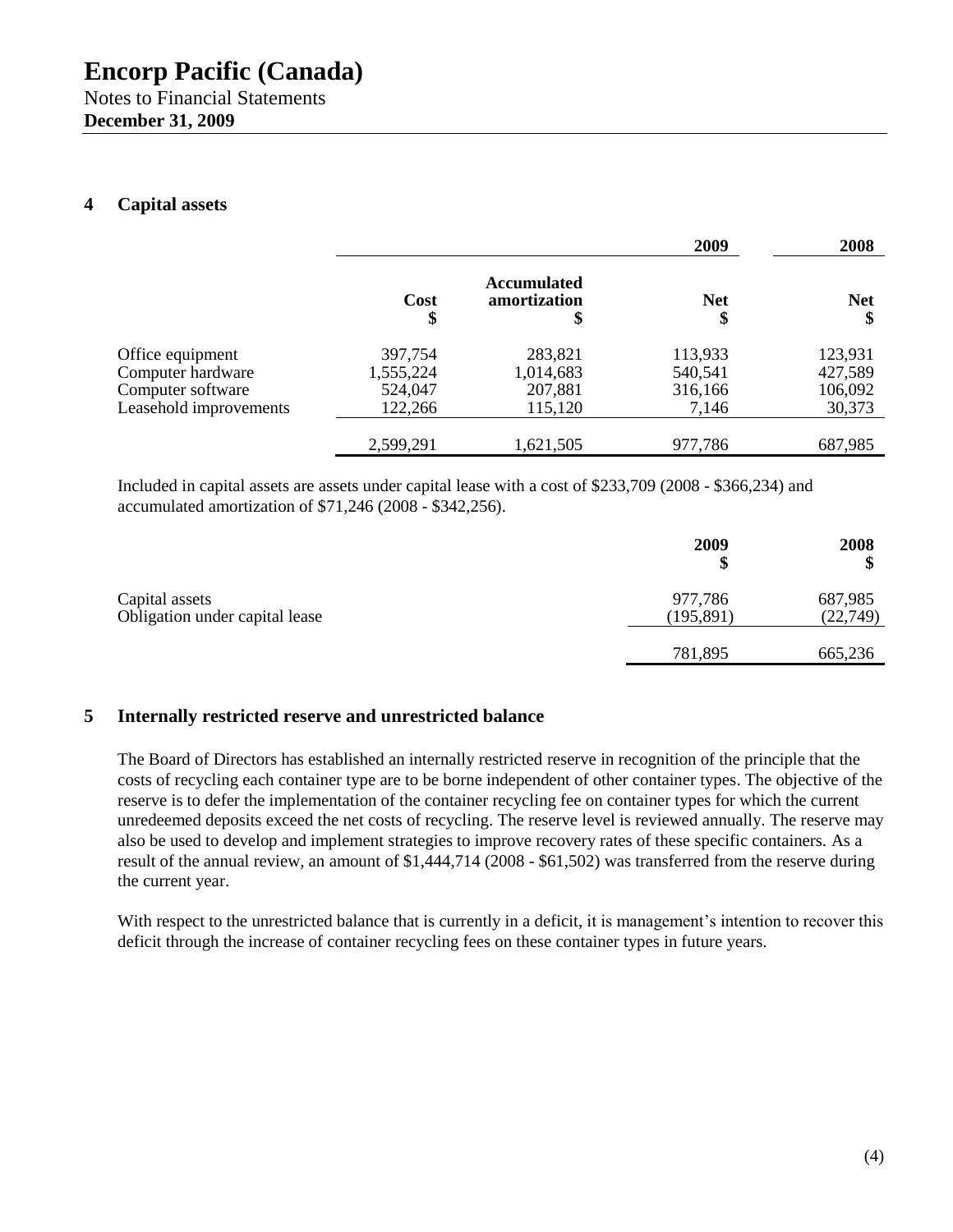#### **6 Obligation under capital lease**

Total minimum payments required under capital leases are as follows:

|                                                 | \$      |
|-------------------------------------------------|---------|
| 2010                                            | 77,031  |
| 2011                                            | 77,031  |
| 2012                                            | 57,773  |
|                                                 | 211,835 |
| Imputed interest (rates vary from 5% to 6%)     | 15,944  |
| Present value of minimum capital lease payments | 195,891 |
| Less: Current portion                           | 77,031  |
| Long-term portion                               | 118,860 |

Interest of \$10,381 (2008 - \$3,533) relating to capital lease obligations has been included in depot operations and general and administrative expense.

#### **7 Commitments**

The Corporation has entered into operating leases for its premises. The total future minimum lease payments for the years ending December 31 are as follows:

|      | Φ<br>ъ  |
|------|---------|
| 2010 | 223,880 |
| 2011 | 180,792 |

#### **8 Fair value of financial instruments**

The carrying values of cash and cash equivalents, accounts receivable and accounts payable and accrued liabilities approximate their fair values due to the relatively short period to maturity of the instruments. The obligation under capital lease is of a long-term nature and, as such, is impacted by changes in market yields, which can result in differences between carrying value and market value. Management estimates that these differences are not material to the financial statements.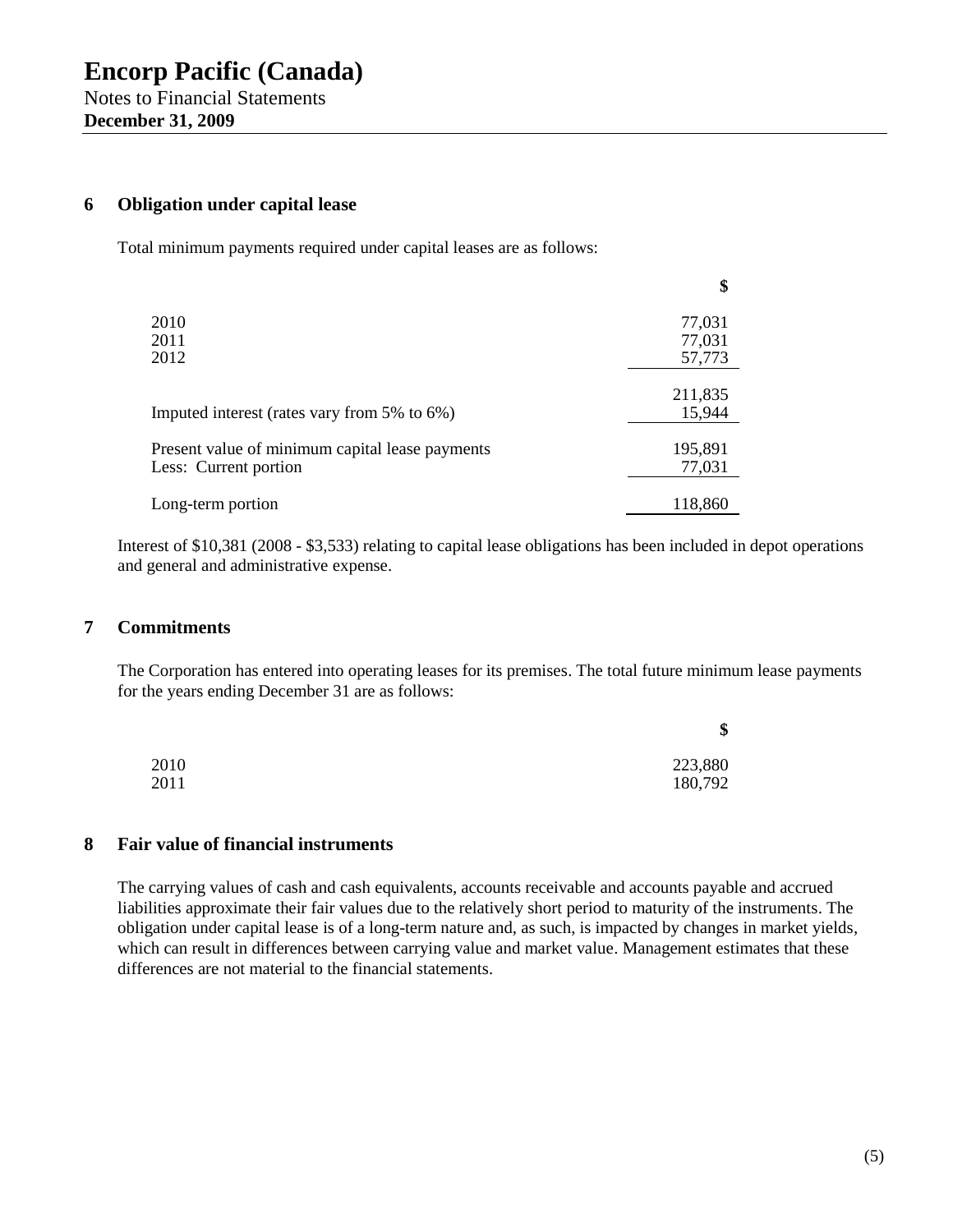#### **9 Related parties**

The Corporation owns 100% of Encorp Pacific Inc. ("EPI"), an incorporated company. EPI is inactive and its balance sheet is as follows:

|                      | \$     |
|----------------------|--------|
| Cash                 | $\sim$ |
| Shareholder's equity | $\sim$ |

During the year, the Corporation paid \$132,197 (2008 - \$112,581) in Board expenses, which comprise fees for directors and reimbursement of expenses.

#### **10 Capital disclosures**

The Corporation defines its capital as the amounts included in its net asset balances.

When managing its net assets, the Corporation's objective is to safeguard its ability to continue as a going concern in order to fulfill its mandate as set out in note 1.

While its net assets are not subject to external restrictions, the Corporation has certain Board imposed restrictions on the use of its net assets as indicated in note 5. The Corporation has internal control processes to ensure that these internally imposed restrictions are met prior to the utilization of these net assets.

The Corporation sets the amount of net asset balances in proportion to risk, manages the net asset structure and makes adjustments to it in light of changes in economic conditions and the risk characteristics of the underlying assets.

#### **11 Currency, interest rate and credit risk management**

#### **Foreign currency risk**

The Corporation is exposed to foreign exchange risk through its cash, accounts receivable and accounts payable that arise on sales of recyclable materials denominated in US dollars. At December 31, 2009, the net US dollar exposure on cash, accounts receivable and accounts payable was US\$1,334,249 (2008 - US\$1,435,655).

#### **Interest rate risk**

The Corporation is not exposed to significant interest rate risk.